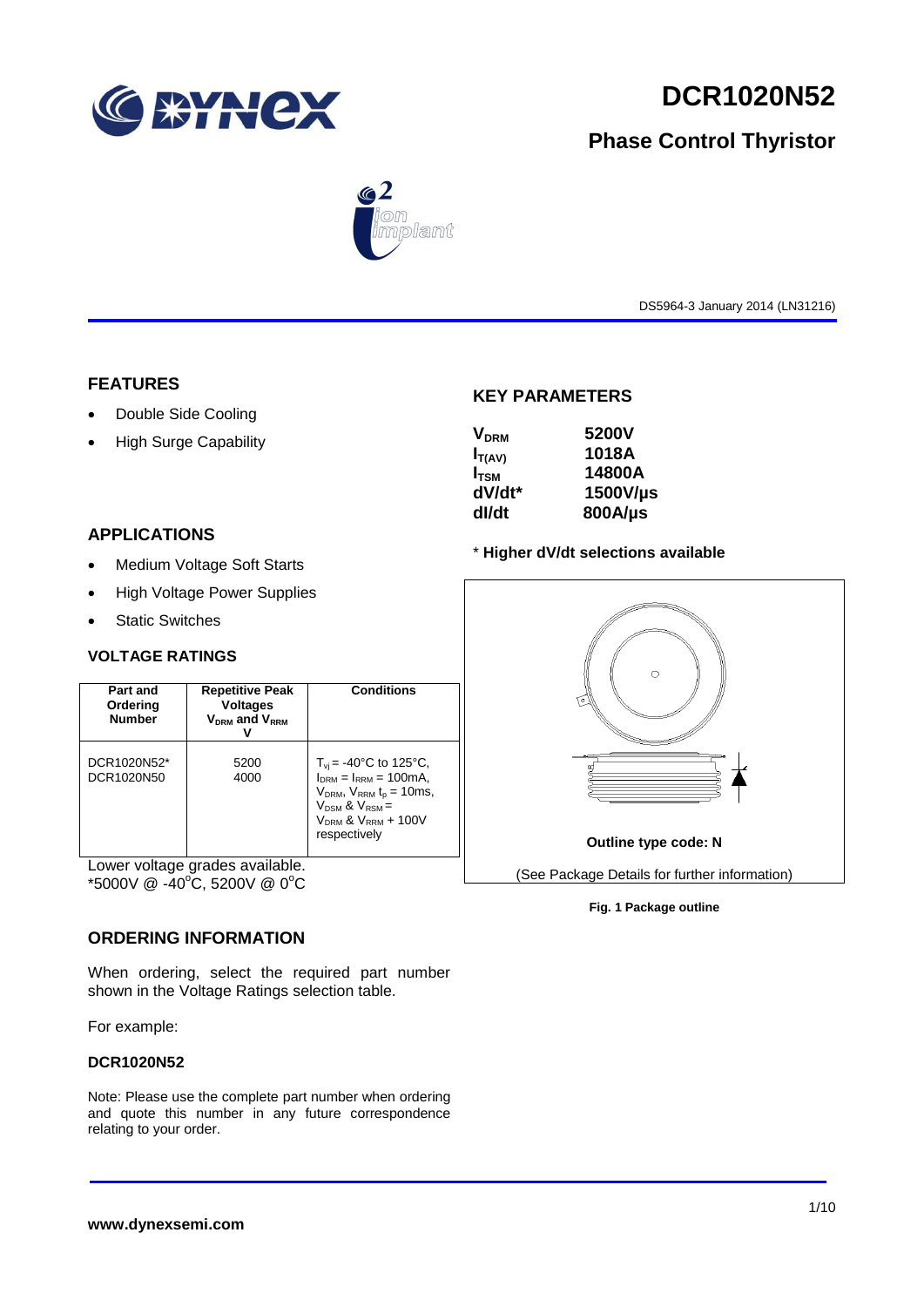



# **CURRENT RATINGS**

**Tcase = 60°C unless stated otherwise**

| Symbol              | <b>Parameter</b>                     | <b>Test Conditions</b>   | Max. | <b>Units</b> |  |  |  |  |  |  |
|---------------------|--------------------------------------|--------------------------|------|--------------|--|--|--|--|--|--|
|                     | <b>Double Side Cooled</b>            |                          |      |              |  |  |  |  |  |  |
| $I_{T(AV)}$         | Mean on-state current                | Half wave resistive load | 1018 | Α            |  |  |  |  |  |  |
| I <sub>T(RMS)</sub> | <b>RMS</b> value                     | $\overline{\phantom{0}}$ | 1599 | A            |  |  |  |  |  |  |
| $I_T$               | Continuous (direct) on-state current | $\overline{\phantom{0}}$ | 1487 | Α            |  |  |  |  |  |  |

# **SURGE RATINGS**

| Symbol       | <b>Parameter</b>                        | <b>Test Conditions</b>                            | Max.  | <b>Units</b>      |
|--------------|-----------------------------------------|---------------------------------------------------|-------|-------------------|
| <b>I</b> TSM | Surge (non-repetitive) on-state current | 10ms half sine, $T_{\text{case}} = 125^{\circ}$ C | 14.8  | kA                |
| $I^2t$       | $I2t$ for fusing                        | $V_R = 0$                                         | 1.097 | MA <sup>2</sup> s |

# **THERMAL AND MECHANICAL RATINGS**

| Symbol           | <b>Parameter</b>                      | <b>Test Conditions</b>                |             |                          | Max.   | <b>Units</b> |
|------------------|---------------------------------------|---------------------------------------|-------------|--------------------------|--------|--------------|
| $R_{th(j-c)}$    | Thermal resistance – junction to case | Double side cooled                    | DC          |                          | 0.0221 | °C/W         |
|                  |                                       | Single side cooled                    | Anode DC    |                          | 0.041  | °C/W         |
|                  |                                       |                                       | Cathode DC  | $\overline{\phantom{a}}$ | 0.0516 | °C/W         |
| $R_{th(c-h)}$    | Thermal resistance – case to heatsink | Clamping force 23 kN                  | Double side | $\blacksquare$           | 0.004  | °C/W         |
|                  |                                       | (with mounting compound)              | Single side |                          | 0.008  | °C/W         |
| $T_{\rm vj}$     | Virtual junction temperature          | <b>Blocking V<sub>DRM</sub>/ VRRM</b> |             |                          | 125    | °C           |
| $T_{\text{stg}}$ | Storage temperature range             |                                       |             | $-55$                    | 125    | °C           |
| $F_m$            | Clamping force                        |                                       |             | 20.0                     | 25.0   | kN           |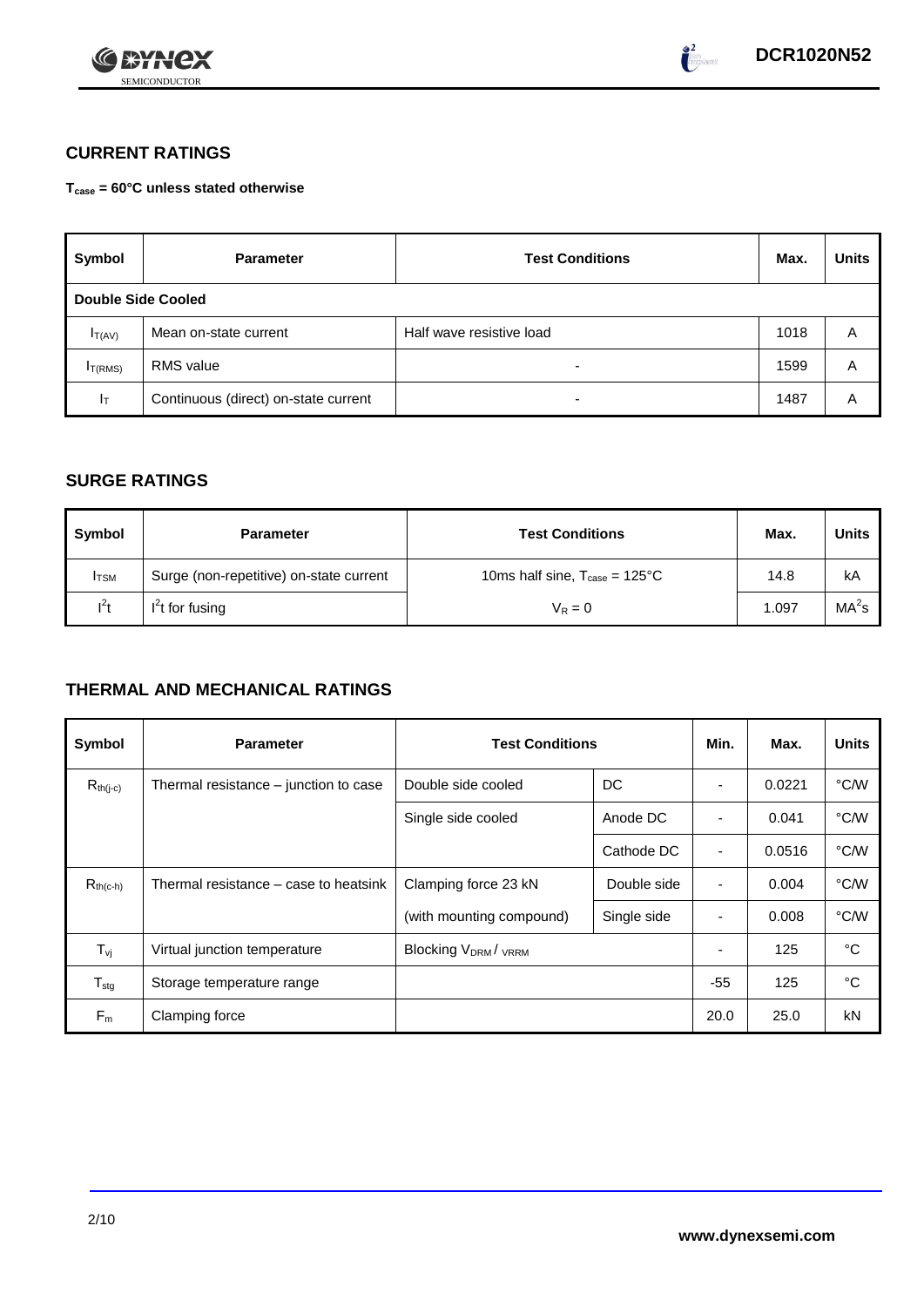



# **DYNAMIC CHARACTERISTICS**

| <b>Symbol</b>    | <b>Parameter</b>                              | <b>Test Conditions</b>                                                                 | Min.                                             | Max.                     | <b>Units</b> |           |
|------------------|-----------------------------------------------|----------------------------------------------------------------------------------------|--------------------------------------------------|--------------------------|--------------|-----------|
| <b>IRRM/IDRM</b> | Peak reverse and off-state current            | At $V_{RRM}/V_{DRM}$ , $T_{case} = 125^{\circ}C$                                       |                                                  | $\overline{\phantom{a}}$ | 100          | mA        |
| dV/dt            | Max. linear rate of rise of off-state voltage | To 67% $V_{DRM}$ , T <sub>i</sub> = 125°C, gate open                                   |                                                  | $\overline{\phantom{0}}$ | 1500         | $V/\mu s$ |
| dl/dt            | Rate of rise of on-state current              | From 67% $V_{DRM}$ to 2x $I_{T(AV)}$                                                   | Repetitive 50Hz                                  | $\overline{\phantom{a}}$ | 200          | $A/\mu s$ |
|                  |                                               | Gate source 30V, 10 $\Omega$ ,                                                         | Non-repetitive                                   |                          | 800          | $A/\mu s$ |
|                  |                                               | $t_r$ < 0.5µs, T <sub>i</sub> = 125°C                                                  |                                                  |                          |              |           |
| $V_{T(TO)}$      | Threshold voltage - Low level                 | 300A to 750A at $T_{\text{case}} = 125^{\circ}$ C                                      |                                                  | ٠                        | 0.948        | V         |
|                  | Threshold voltage - High level                | 750A to 4000A at $T_{\text{case}} = 125^{\circ}$ C                                     |                                                  |                          | 1.078        | V         |
| $r_{\text{T}}$   | On-state slope resistance - Low level         | 300A to 750A at $T_{\text{case}} = 125^{\circ}$ C                                      | ۰                                                | 0.783                    | $m\Omega$    |           |
|                  | On-state slope resistance - High level        | 750A to 4000A at $T_{\text{case}} = 125^{\circ}$ C                                     | $\blacksquare$                                   | 0.610                    | $m\Omega$    |           |
| $t_{\text{ad}}$  | Delay time                                    | $V_D = 67\%$ V <sub>DRM</sub> , gate source 30V, 10 $\Omega$                           |                                                  |                          | 3            | μs        |
|                  |                                               | $t_r = 0.5 \mu s$ , $T_i = 25$ °C                                                      |                                                  |                          |              |           |
| $t_q$            | Turn-off time                                 | $T_i$ = 125°C, $I_{peak}$ = 1000A, $t_p$ = 1000us,<br>$V_{RM}$ = 100V, dl/dt = -5A/us, |                                                  |                          | 1000         | μs        |
|                  |                                               | $dV_{DR}/dt = 20V/\mu s$ linear to 2000V                                               |                                                  |                          |              |           |
| $I_{RR}$         | Reverse recovery current                      |                                                                                        | $I_T = 1000A$ , $t_p = 1000us$ , $T_i = 125°C$ , |                          | 115          | A         |
| $Q_{\rm S}$      | Stored charge                                 | $dl/dt = -5A/\mu s$ , $V_R = 100V$                                                     |                                                  | 2200                     | 3800         | μC        |
| IL.              | Latching current                              | $T_i = 25^{\circ}C$ , $V_D = 5V$                                                       | $\blacksquare$                                   | 3                        | A            |           |
| Iн               | Holding current                               | $T_i = 25^{\circ}C$ , $R_{G-K} = \infty$ , $I_{TM} = 500A$ , $I_T = 5A$                |                                                  |                          | 300          | mA        |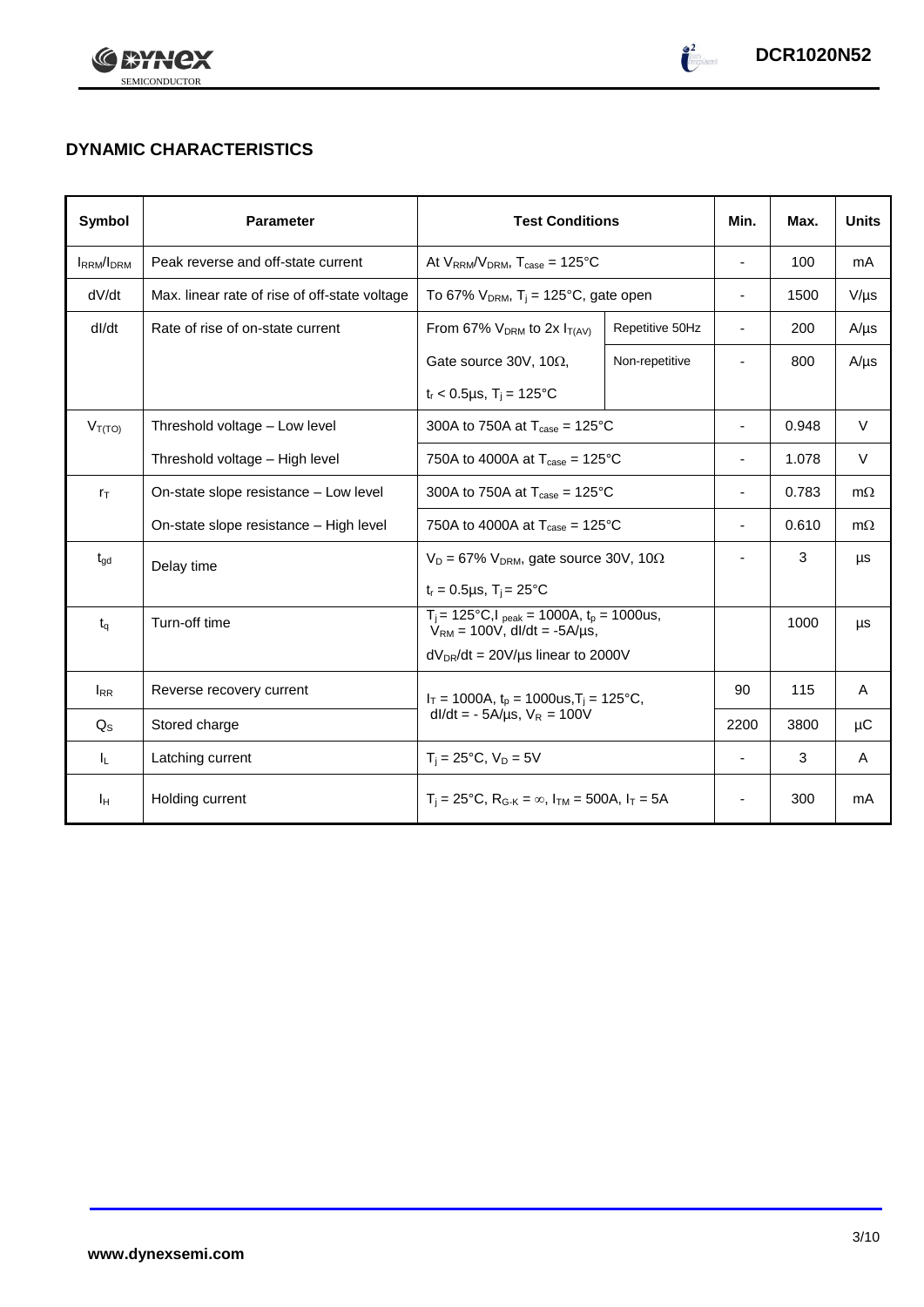



SEMICONDUCTOR

| Symbol          | <b>Parameter</b>         | <b>Test Conditions</b>                       | Max. | <b>Units</b> |
|-----------------|--------------------------|----------------------------------------------|------|--------------|
| $V$ GT          | Gate trigger voltage     | $V_{DRM}$ = 5V, $T_{case}$ = 25°C            | 1.5  | V            |
| V <sub>GD</sub> | Gate non-trigger voltage | At 50% $V_{DRM}$ , $T_{case}$ = 125°C        | 0.4  | V            |
| Iст             | Gate trigger current     | $V_{DRM} = 5V$ , $T_{case} = 25^{\circ}C$    | 350  | mA           |
| lgp             | Gate non-trigger current | At 50% $V_{DRM}$ , $T_{case} = 125^{\circ}C$ | 15   | mA           |

# **CURVES**



**Fig.2 Maximum & minimum on-state characteristics**

 $V_{TM}$  **EQUATION** Where  $A = -0.069834$  $B = 0.220863$  $V_{TM} = A + Bln (I_T) + C.I_T + D.\sqrt{I_T}$   $C = 0.000638$  $D = -0.013352$ these values are valid for  $T_i = 125^{\circ}C$  for  $I_T$  300A to 4000A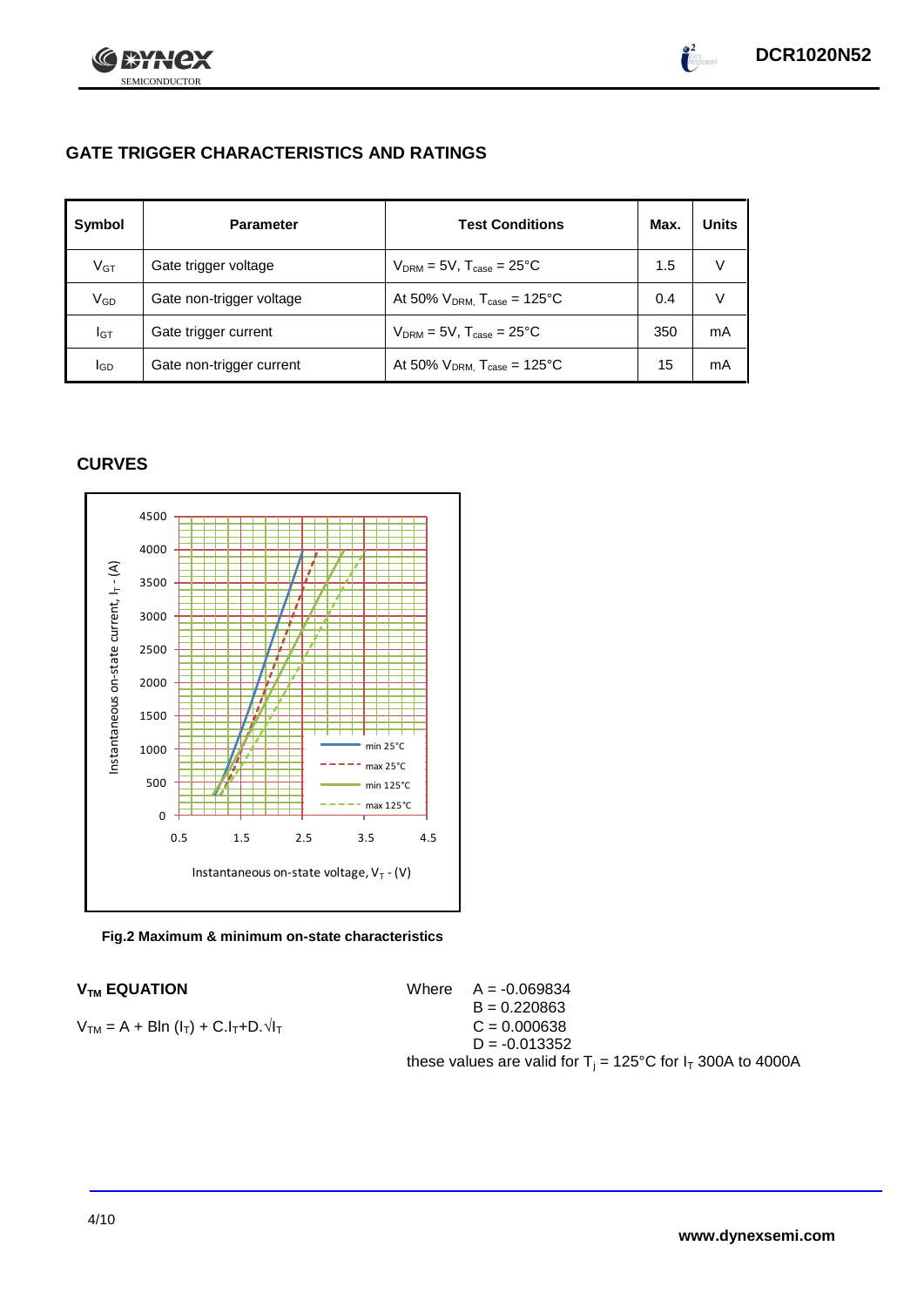





**Fig.5 Maximum permissible heatsink temperature, double side cooled – sine wave**



Mean on-state current,  $I_{T(AV)}$  - (A)

0 1000 2000 3000 4000

d.c. 180  $120$ <br>90<br> $60$  $\frac{1}{90}$ <br>60<br>30  $\frac{58}{60}$ 

. . . .

0

2

4

6

 $\frac{2}{\sqrt{2}}$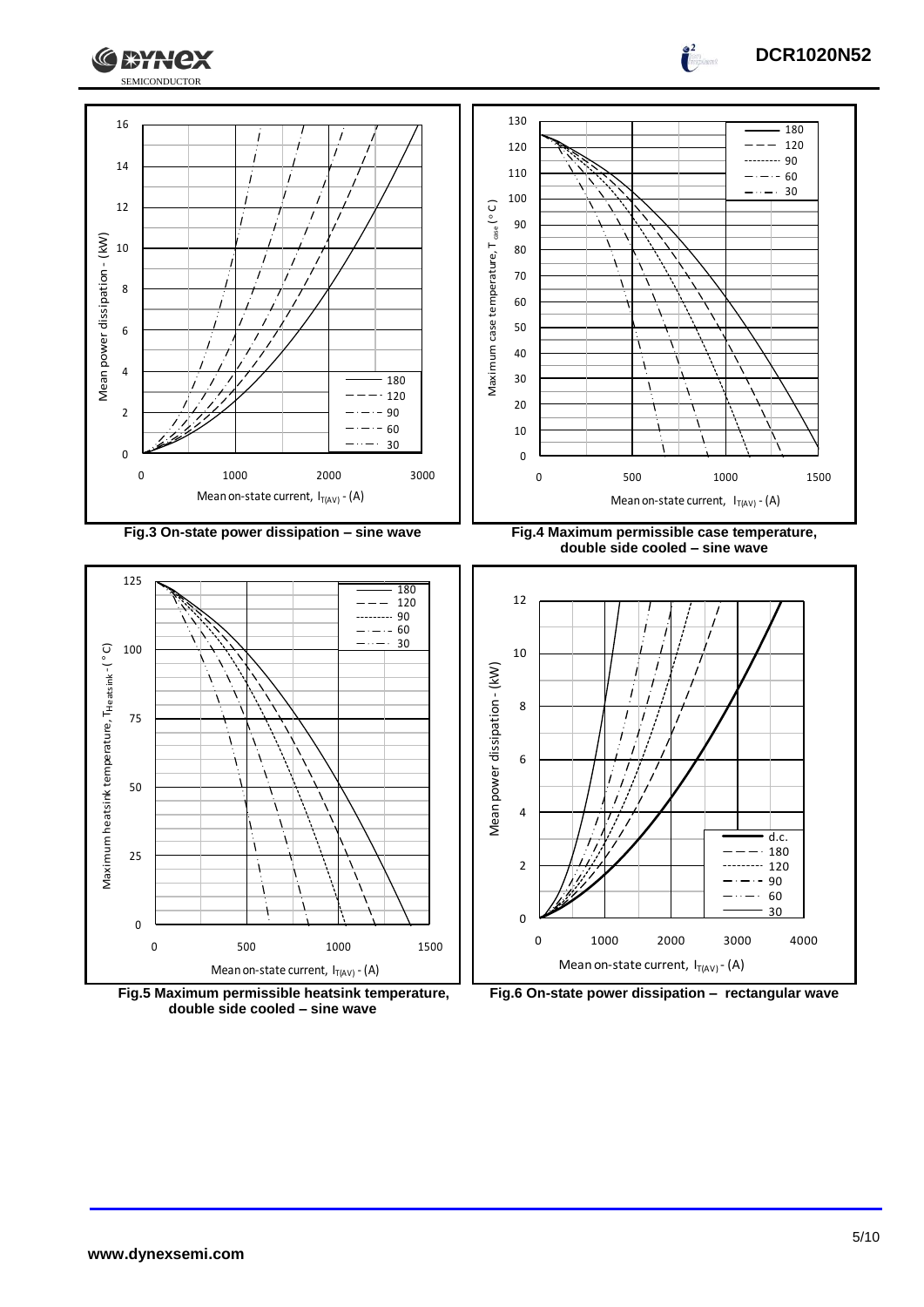

# **DCR1020N52**



**Fig.7 Maximum permissible case temperature, double side cooled – rectangular wave**





 $\int_0^2$ 

**Fig.8 Maximum permissible heatsink temperature, double side cooled – rectangular wave**

| Double side cooled  | $R_i$ ( $°C/kW$ ) | 3.4733 | 4.9047 | 9.1463 | 4.5220  |
|---------------------|-------------------|--------|--------|--------|---------|
|                     | $T_i(s)$          | 0.1457 | 0.0166 | 1.2832 | 0.3767  |
| Anode side cooled   | $R_i$ (°C/kW)     | 7.6674 | 5.0530 | 9.7355 | 27.5992 |
|                     | $T_i(s)$          | 0.2241 | 0.0169 | 4.0566 | 8.2780  |
| Cathode side cooled | $R_i$ (°C/kW)     | 6.0393 | 4.2782 | 5.1301 | 25.0874 |
|                     | $T_i(s)$          | 0.1356 | 0.0143 | 0.6594 | 7.2358  |

$$
Z_{th} = \sum_{i=1}^{i=4} [R_i \times (1 - \exp(-T/T_i))]
$$

#### **Rth(j-c) Conduction**

Tables show the increments of thermal resistance  $R_{th(j-c)}$  when the device operates at conduction angles other than d.c.

| Double side cooling |                     | Anode Side Cooling |                  |       | <b>Cathode Sided Cooling</b> |                  |       |                     |
|---------------------|---------------------|--------------------|------------------|-------|------------------------------|------------------|-------|---------------------|
|                     | $\Delta Z_{th}$ (z) |                    |                  |       | $\Delta Z_{\text{th}}$ (z)   |                  |       | $\Delta Z_{th}$ (z) |
| $\theta^{\circ}$    | sine.               | rect.              | $\theta^{\circ}$ | sine. | rect.                        | $\theta^{\circ}$ | sine. | rect.               |
| 180                 | 3.03                | 2.07               | 180              | 3.03  | 2.07                         | 180              | 3.12  | 2.12                |
| 120                 | 3.49                | 2.95               | 120              | 3.49  | 2.95                         | 120              | 3.61  | 3.04                |
| 90                  | 3.99                | 3.43               | 90               | 3.99  | 3.43                         | 90               | 4.13  | 3.54                |
| 60                  | 4.43                | 3.94               | 60               | 4.43  | 3.94                         | 60               | 4.60  | 4.08                |
| 30                  | 4.77                | 4.49               | 30               | 4.76  | 4.48                         | 30               | 4.96  | 4.66                |
| 15                  | 4.92                | 4.77               | 15               | 4.92  | 4.77                         | 15               | 5.13  | 4.97                |

| de cooling                 |       | Anode Side Cooling |                  |                            |       |  | Cathode Sided Cooling |       |                     |
|----------------------------|-------|--------------------|------------------|----------------------------|-------|--|-----------------------|-------|---------------------|
| $\Delta Z_{\text{th}}$ (z) |       |                    |                  | $\Delta Z_{\text{th}}$ (z) |       |  |                       |       | $\Delta Z_{th}$ (z) |
|                            | rect. |                    | $\theta^{\circ}$ | sine.                      | rect. |  | $\theta^{\circ}$      | sine. | rect.               |
|                            | 2.07  |                    | 180              | 3.03                       | 2.07  |  | 180                   | 3.12  | 2.12                |
|                            | 2.95  |                    | 120              | 3.49                       | 2.95  |  | 120                   | 3.61  | 3.04                |
|                            | 3.43  |                    | 90               | 3.99                       | 3.43  |  | 90                    | 4.13  | 3.54                |
|                            | 3.94  |                    | 60               | 4.43                       | 3.94  |  | 60                    | 4.60  | 4.08                |
|                            | 4.49  |                    | 30               | 4.76                       | 4.48  |  | 30                    | 4.96  | 4.66                |
|                            | 4.77  |                    | 15               | 4.92                       | 4.77  |  | 15                    | 5.13  | 4.97                |
|                            |       |                    |                  |                            |       |  |                       |       |                     |

**Fig.9 Maximum (limit) transient thermal impedance – junction to case (°C/kW)**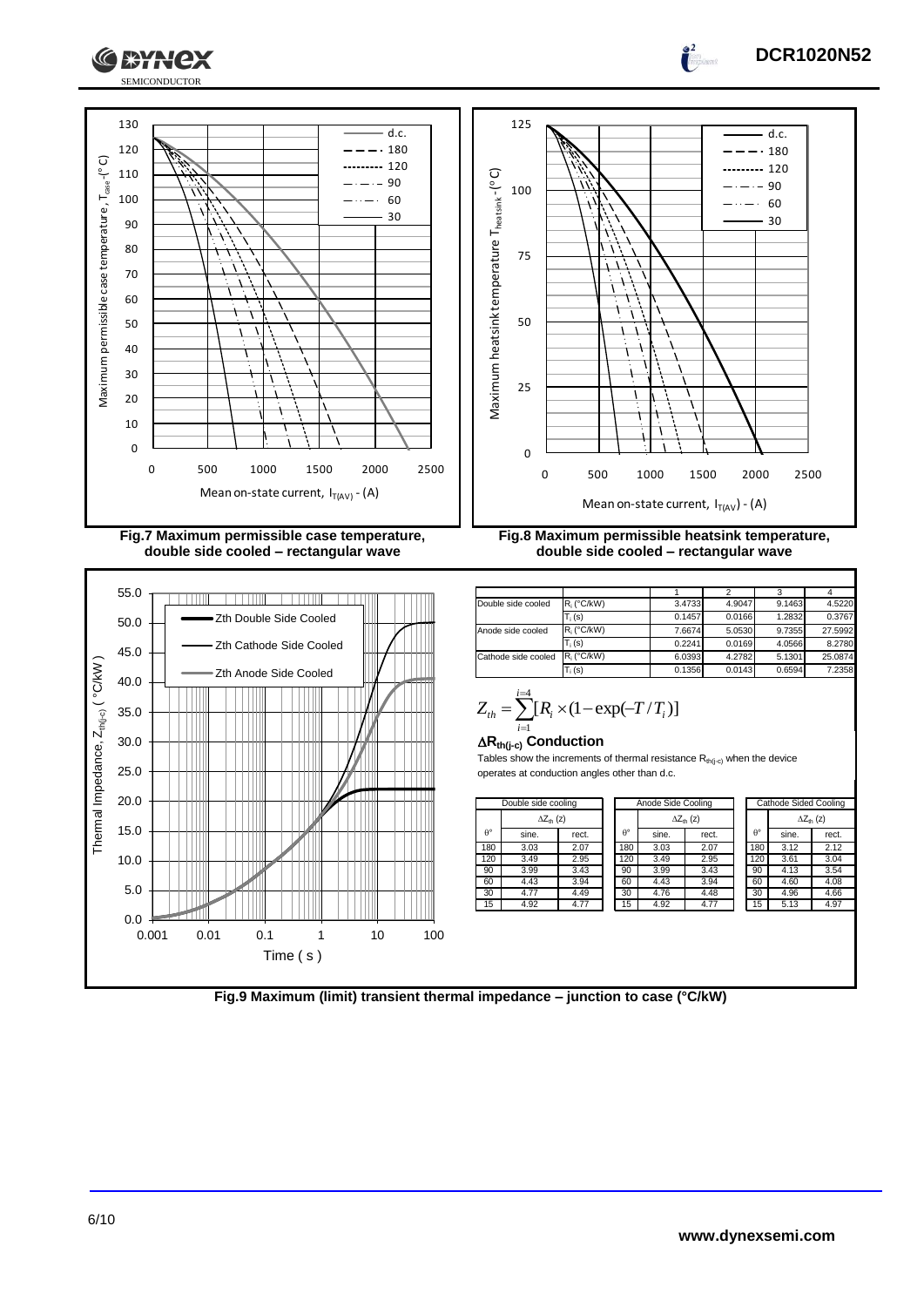



Rate of decay of on-state current, di/dt - (A/us)



Rate of decay of on-state current, di/dt - (A/us)

**DCR1020N52**

 $\frac{2}{\pi}$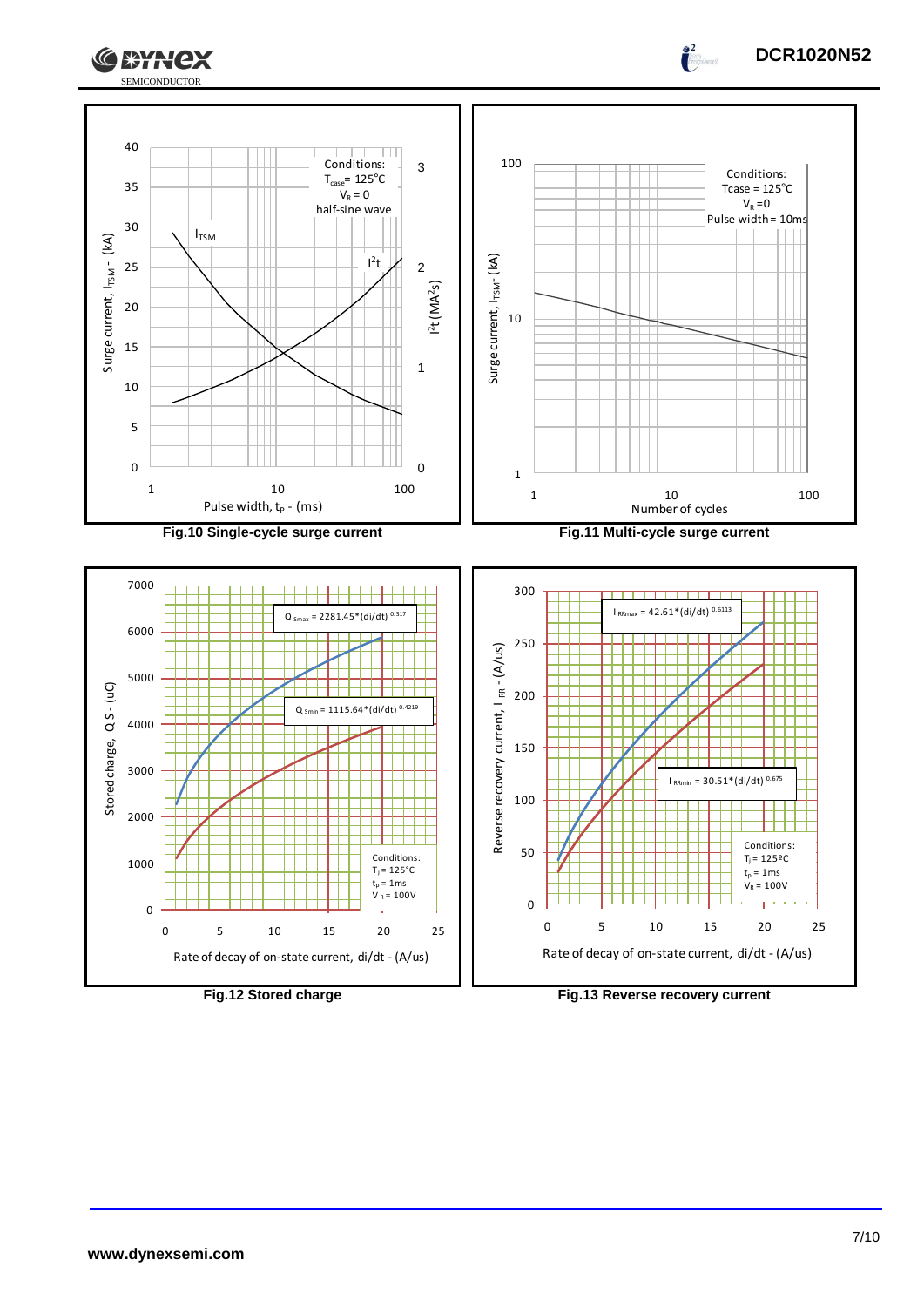





**DCR1020N52**

 $\frac{2}{\sqrt{2}}$ 

**CEYNEX**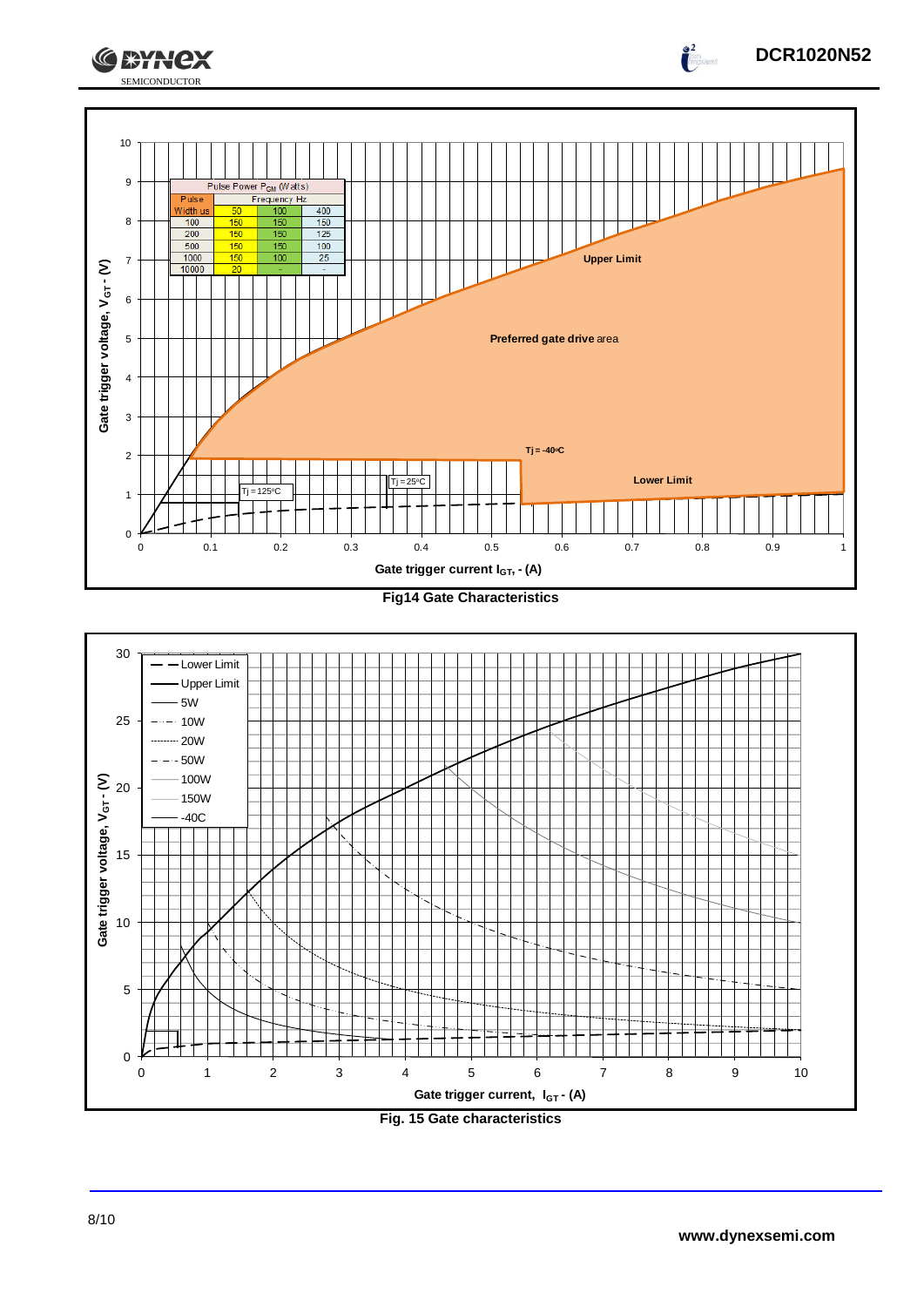

 $\frac{2}{\sqrt{2}}$ 

# **PACKAGE DETAILS**

For further package information, please contact Customer Services. All dimensions in mm, unless stated otherwise. DO NOT SCALE.

| DO NOT SCALE<br>3rd ANGLE PROJECTION<br>IF IN DOUBT ASK                                                                        |                   | Maximum          | Minimum   |  |  |  |  |  |
|--------------------------------------------------------------------------------------------------------------------------------|-------------------|------------------|-----------|--|--|--|--|--|
|                                                                                                                                |                   | <b>Thickness</b> | Thickness |  |  |  |  |  |
| HOLE 03.60 X 2.00<br>DEEP (IN BOTH                                                                                             | Device            | (mm)             | (mm)      |  |  |  |  |  |
| ELECTRODES)                                                                                                                    | <b>DCR1020N52</b> | 34.89            | 34.34     |  |  |  |  |  |
|                                                                                                                                | DCR1110N52        | 34.89            | 34.34     |  |  |  |  |  |
|                                                                                                                                | DCR1260N42        | 34.77            | 34.22     |  |  |  |  |  |
| 20° OFFSET (NOM.)<br>TO GATE TUBE                                                                                              | DCR1470N28        | 34.54            | 33.99     |  |  |  |  |  |
|                                                                                                                                | DCR1530N28        | 34.54            | 33.99     |  |  |  |  |  |
|                                                                                                                                | DCR1620N22        | 34.465           | 33.915    |  |  |  |  |  |
|                                                                                                                                | DCR1710N22        | 34.465           | 33.915    |  |  |  |  |  |
|                                                                                                                                | <b>DCR680N85</b>  | 35.51            | 34.96     |  |  |  |  |  |
|                                                                                                                                | <b>DCR760N85</b>  | 35.51            | 34.96     |  |  |  |  |  |
| Ø73.0 MAX                                                                                                                      | <b>DCR820N65</b>  | 35.15            | 34.6      |  |  |  |  |  |
|                                                                                                                                | <b>DCR890N65</b>  | 35.15            | 34.6      |  |  |  |  |  |
| CATHODE-<br>Ø47.0 NOM<br><b>IO</b><br>δ.<br><b>GATE</b><br><b>ANODE</b><br>Ø47.0 NOM<br>FOR PACKAGE HEIGHT<br><b>SEE TABLE</b> |                   |                  |           |  |  |  |  |  |
| Lead length: 420mm<br>Lead terminal connector: M4 ring                                                                         |                   |                  |           |  |  |  |  |  |
| Package outline type code: N                                                                                                   |                   |                  |           |  |  |  |  |  |

**Fig.17 Package outline**